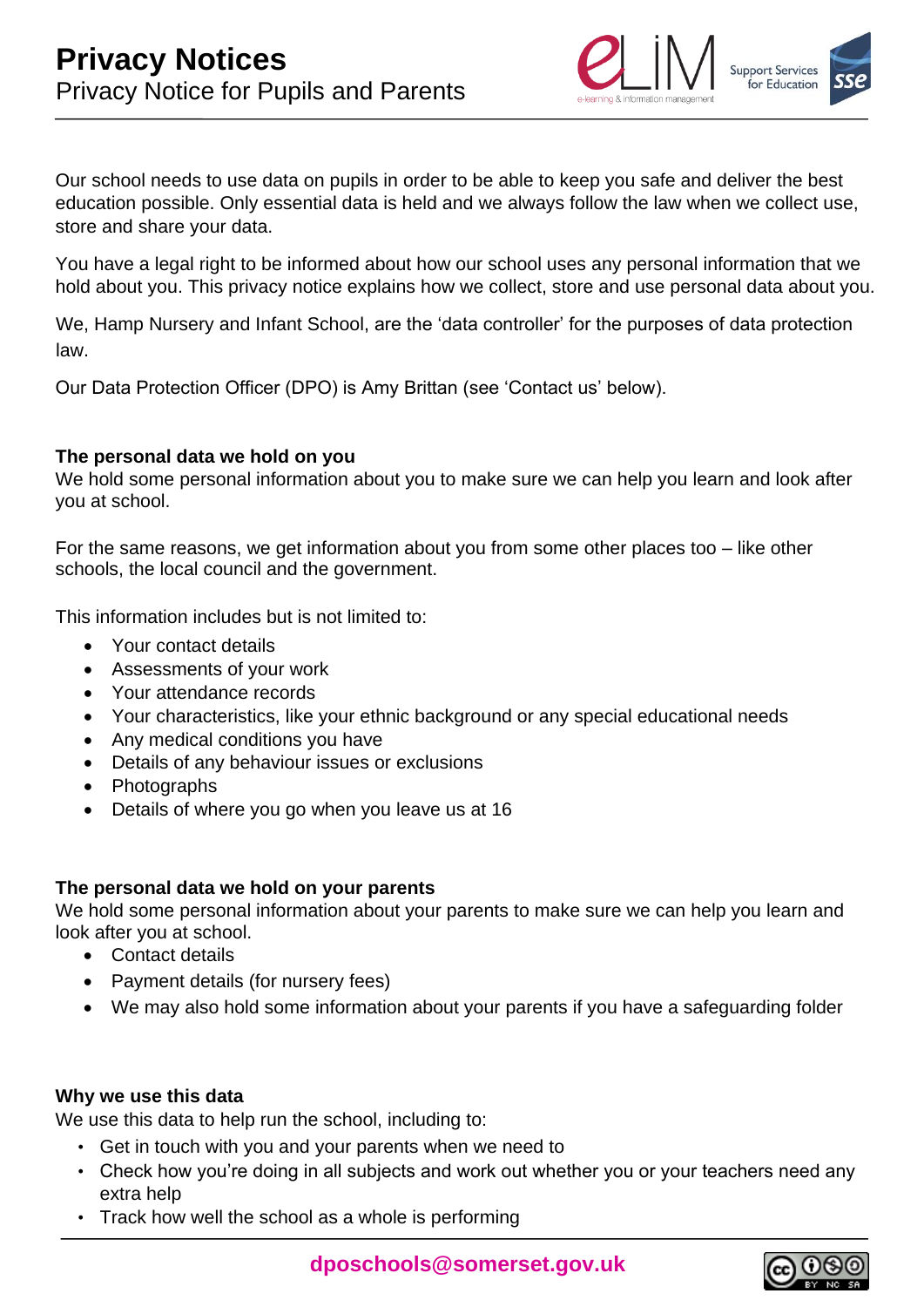

• Look after your wellbeing

# **Our legal basis for using this data**

- We need to comply with the law
- We need to use it to carry out a task in the public interest (in order to provide you with an education)

Sometimes, we may also use your personal information where:

- You, or your parents/carers have given us permission to use it in a certain way
- We need to protect your interests (or someone else's interest) e.g. in a life or death situation

Where we have got permission to use your data, you or your parents/carers may withdraw this at any time. We will make this clear when we ask for permission and explain how to go about withdrawing consent.

Some of the reasons listed above for collecting and using your information overlap, and there may be several grounds which mean we can use your data.

#### **Collecting this information**

While in most cases you, or your parents/carers, must provide the personal information we need to collect, there are some occasions when you can choose whether or not to provide the data. We will always tell you if it's optional. If you must provide the data, we will explain what might happen if you don't.

#### **How we store this data**

We will keep personal information about you while you are a pupil at our school. We may also keep it after you have left the school, where we are required to by law.

Our record retention schedule/records management policy is based on the [Information and Records](http://irms.org.uk/?page=schoolstoolkit&terms=%22toolkit+and+schools%22) [Management Society's toolkit for schools](http://irms.org.uk/?page=schoolstoolkit&terms=%22toolkit+and+schools%22) [a](http://irms.org.uk/?page=schoolstoolkit&terms=%22toolkit+and+schools%22)nd sets out how long we keep information about pupils.

#### **Data sharing**

We do not share personal information about you with anyone outside the school without permission from you or your parents/carers, unless the law and our policies allow us to do so.

Where it is legally required, or necessary for another reason allowed under data protection law, we may share personal information about you with:

| Who we share with   | Why we share                                                                                                           |
|---------------------|------------------------------------------------------------------------------------------------------------------------|
| Our local authority | To meet our legal duties to share certain information with it, such<br>as concerns about pupils' safety and exclusions |

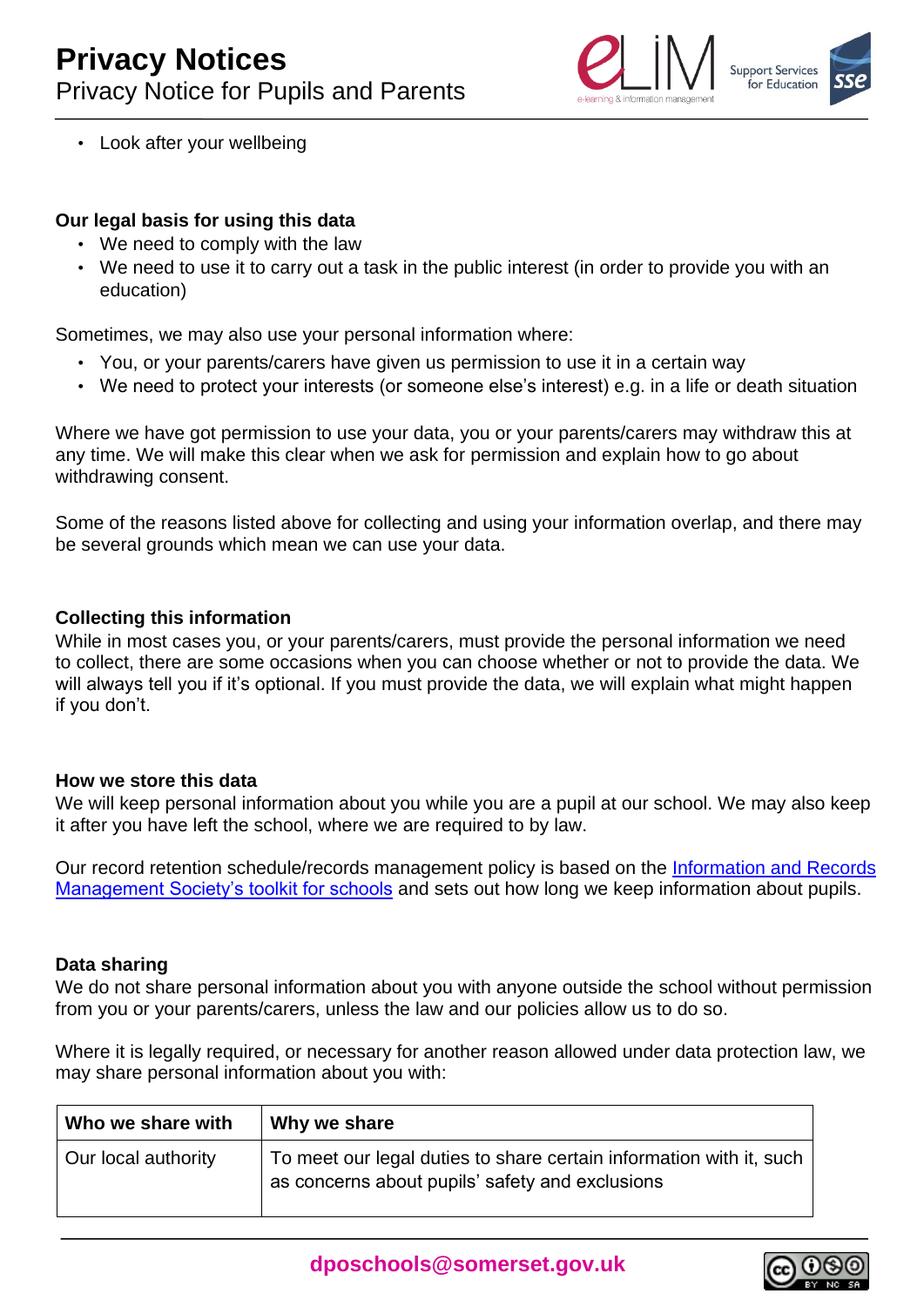# **Privacy Notices** Privacy Notice for Pupils and Parents





|                                                              | We may also share data with the local authority in the event of a<br>public health emergency |
|--------------------------------------------------------------|----------------------------------------------------------------------------------------------|
| The Department for                                           | We have to do this by law. This data sharing underpins school                                |
| Education                                                    | funding, educational policy and funding                                                      |
| Your family and                                              | To ensure that they know how you are doing and to protect your                               |
| representatives                                              | welfare                                                                                      |
| Police forces, courts,<br>tribunals and security<br>services | As we are required to by law                                                                 |
| Educators and                                                | To ensure that you are entered for exams and your results are                                |
| examining bodies                                             | recorded                                                                                     |
| Health and social                                            | Such as the school nurse and the Education Welfare Officer to                                |
| welfare organisations                                        | help look after your health and wellbeing                                                    |
| Providers of electronic                                      | To allow you to use their resources in class and at home                                     |
| learning resources                                           | Eg class dojo, Espresso Education                                                            |
| Providers of online<br>platforms e.g. Google,<br>Office 365  | So you can access learning and information at home<br>Eg Google classroom                    |

# **National Pupil Database**

We are required to provide information about you to the Department for Education (a government department) as part of data collections such as the school census.

Some of this information is then stored in the [National Pupil Database,](https://www.gov.uk/government/publications/national-pupil-database-user-guide-and-supporting-information) which is managed by the Department for Education and provides evidence on how schools are performing. This, in turn, supports research.

It is held in electronic format for statistical purposes. This information is securely collected from a range of sources including schools, local authorities and awarding bodies. To find out more about the NPD, go to [https://www.gov.uk/government/publications/national-pupil](https://www.gov.uk/government/publications/national-pupil-database-user-guide-and-supporting-information)[database-user-guide-and-supporting-information](https://www.gov.uk/government/publications/national-pupil-database-user-guide-and-supporting-information)

# **Sharing by the Department for Education (DfE)**

The law allows the Department to share pupils' personal data with certain third parties, including:

- schools and local authorities
- researchers
- organisations connected with promoting the education or wellbeing of children in England
- other government departments and agencies
- organisations fighting or identifying crime

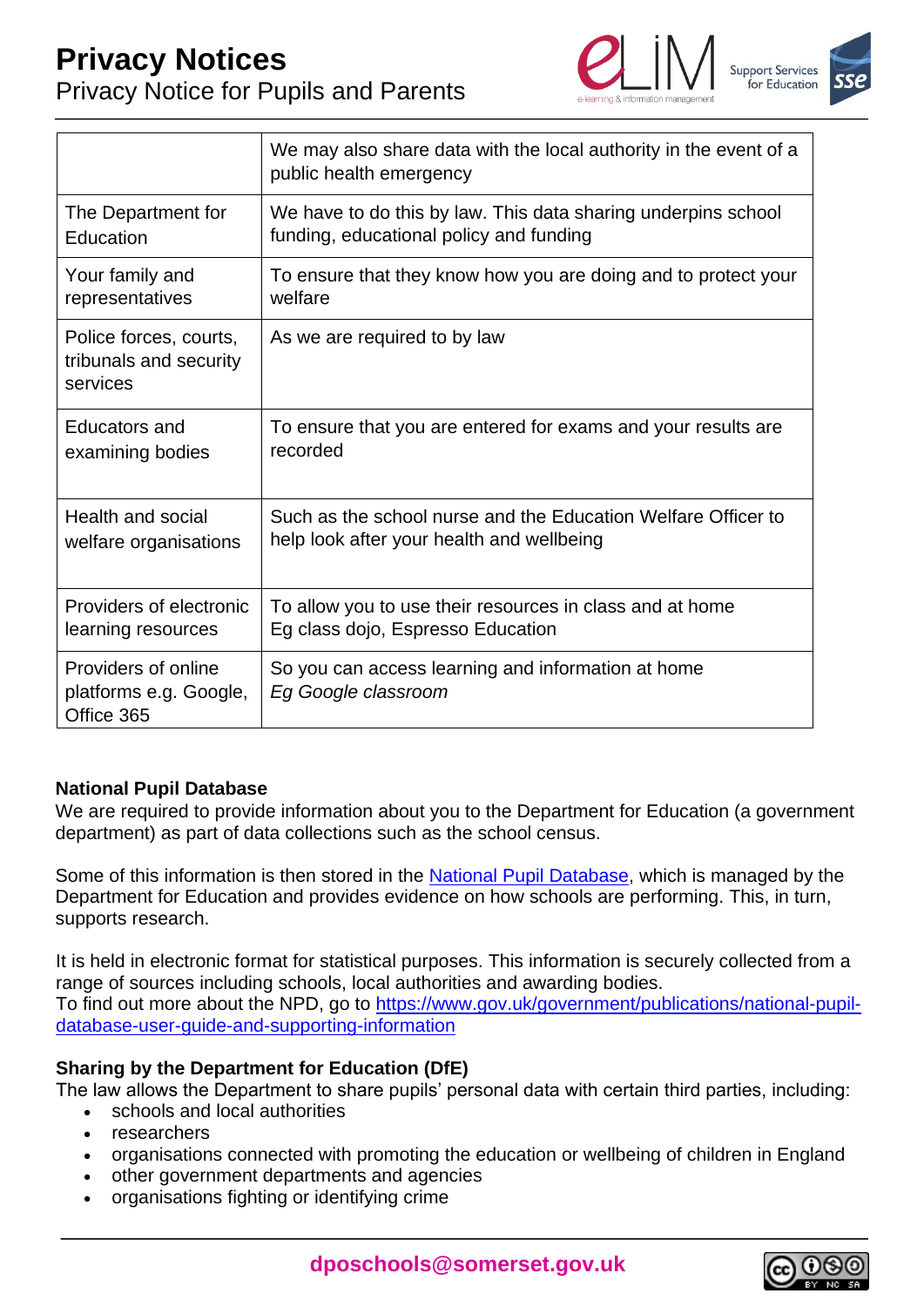

For more information about the Department's NPD data sharing process, please visit: <https://www.gov.uk/data-protection-how-we-collect-and-share-research-data>

Organisations fighting or identifying crime may use their legal powers to contact the DfE to request access to individual level information relevant to detecting that crime. Whilst numbers fluctuate slightly over time, the DfE typically supplies data on around 600 pupils per year to the Home Office and roughly 1 per year to the Police.

For information about which organisations the Department has provided pupil information, (and for which project) or to access a monthly breakdown of data share volumes with Home Office and the Police please visit the following website: [https://www.gov.uk/government/publications/dfe-external](https://www.gov.uk/government/publications/dfe-external-data-shares)[data-shares](https://www.gov.uk/government/publications/dfe-external-data-shares)

#### **Transferring data internationally**

Where we share data with an organisation that is based outside the European Economic Area, we will protect your data by following data protection law and current best practice guidance as indicated by the Information Commissioner's Office.

# **Your rights**

# **How to access personal information we hold about you**

You can find out if we hold any personal information about you, and how we use it, by making a **'subject access request'**, as long as we judge that you can properly understand your rights and what they mean.

If we do hold information about you, we will:

- Give you a description of it
- Tell you why we are holding and using it, and how long we will keep it for
- Explain where we got it from, if not from you or your parents
- Tell you who it has been, or will be, shared with
- Let you know if we are using your data to make any automated decisions (decisions being taken by a computer or machine, rather than by a person)
- Give you a copy of the information

You may also ask us to send your personal information to another organisation electronically in certain circumstances.

If you want to make a request please contact our data protection officer.

#### **How to find out what personal information the DfE hold about you**

Under the terms of the Data Protection Act 2018, you are entitled to ask the Department:

- if they are processing your personal data
- for a description of the data they hold about you
- the reasons they're holding it and any recipient it may be disclosed to
- for a copy of your personal data and any details of its source

**dposchools@somerset.gov.uk**